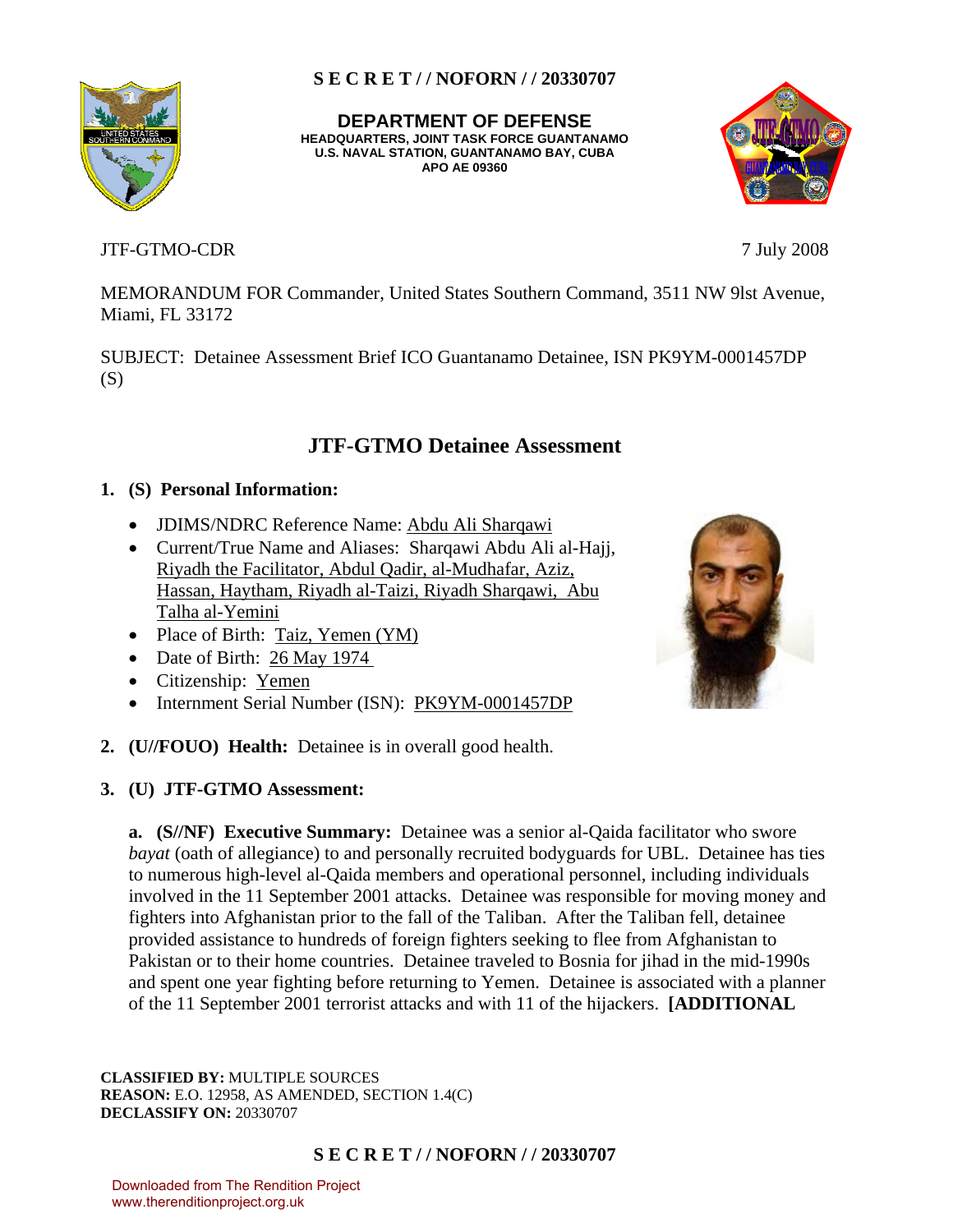## JTF-GTMO-CDR

SUBJECT: Detainee Assessment Brief ICO Guantanamo Detainee, ISN PK9YM-001457DP (S)

# **INFORMATION ABOUT THIS DETAINEE IS AVAILABLE IN AN SCI**

**SUPPLEMENT.]** JTF-GTMO determined this detainee to be:

- A **HIGH** risk, as he is likely to pose a threat to the US, its interests, and allies
- A **MEDIUM** threat from a detention perspective
- Of **HIGH** intelligence value

**b. (S//NF) Summary of Changes:** The following outlines changes to detainee's assessment since the last JTF-GTMO recommendation. (Changes in this assessment will be annotated by  $\triangleright$  next to the footnote.)

- Added new alias for detainee, Abu Talha al-Yemini<sup> $\perp$ </sup>
- Added further information concerning detainee's capture
- Added information showing detainee's close relationship to UBL
- Added further reporting on detainee's connections to attacks on US forces and al-Qaida financing activities

# **4. (U) Detainee's Account of Events:**

# **The following section is based, unless otherwise indicated, on detainee's own account. These statements are included without consideration of veracity, accuracy, or reliability.**

**a. (S//NF) Prior History:** In 1993, detainee graduated from high school in Taiz and attended Taiz University for one and a half years. In 1994, detainee moved to Sadaa, YM and attended the Dar al-Hadith Institute in Dimaj, YM, which was founded by prominent radical Shaykh Muqbil al-Wadi. While at the Dimaj Institute, detainee met Abdul Quddus al-Qadi, who helped him travel to Bosnia for jihad.<sup>[2](#page-1-1)</sup> In 1995, detainee left Yemen and flew from Sanaa to Frankfurt, Germany. After one month in Germany, detainee determined it was not possible to obtain an entry visa to Croatia, so he took a train to Austria, where he had success obtaining a visa. With his visa, detainee took a train to Croatia and arrived in Bosnia about February 1995. Detainee attended training with the Mujahid Battalion of the Bosnian

<span id="page-1-1"></span><span id="page-1-0"></span> $1 \geq 000252$  SIR 18-JUN-2008; Analyst Note: In the same report, YM-252 talks about a Talah al-Yemini. This is not the same person as detainee. YM-252 just states Abu Talha al-Yemini is a *kunya* (alias) of detainee. 2 <sup>2</sup> Dimaj Institute Expansion INTSUM 01-JUN-2005, Analyst Note: US Defense attaché office (USDAO Sanaa) reporting from December 2001 indicated that the Dar al-Hadith Institute, aka (Dimaj Institute), variant (Dimaj Center), engages in legitimate religious study while facilitating the recruitment and training of extremist elements. The Dimaj Institute houses 3,000 to 4,000 students. Numerous JTF-GTMO detainees, including some identified as UBL bodyguards, attended the Dimaj Institute or had connections or associations to its founder (see 000029 Yemen Times 21-JUL-2000 for more info on Shaykh al-Wadi; see DAB Abu Bakr University Analysis (JDIMS References) for additional information on the Dimaj Institute and links to Salafist training and al-Qaida.)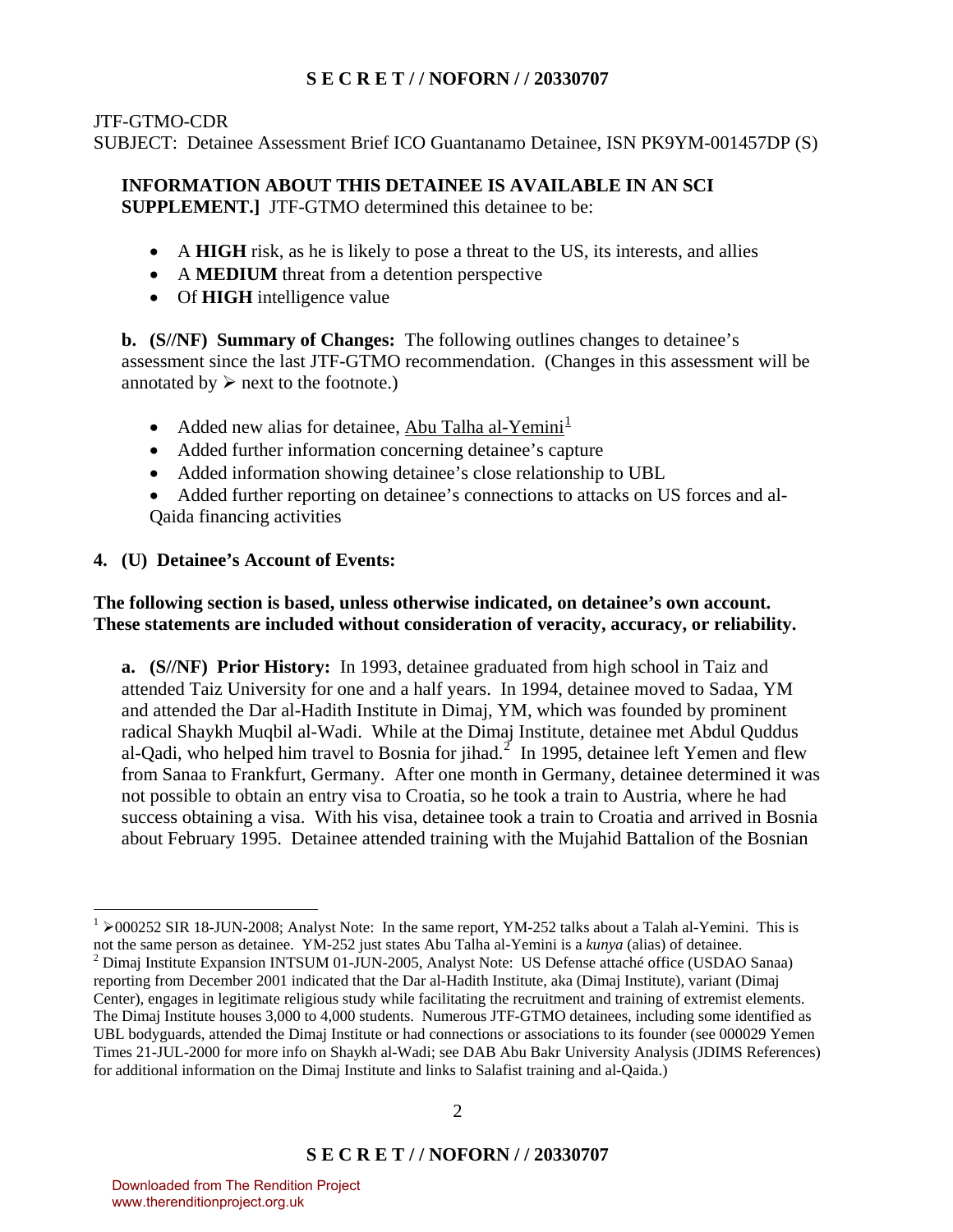#### JTF-GTMO-CDR

SUBJECT: Detainee Assessment Brief ICO Guantanamo Detainee, ISN PK9YM-001457DP (S)

Army for 40 days.<sup>[3](#page-2-0)</sup> Training consisted of both physical and weapons training. Weapons training included the AK-[4](#page-2-1)7 assault rifle and hand grenades.<sup>4</sup>

**b. (S//NF) Recruitment and Travel:** In approximately February 1996, detainee returned to Yemen. Detainee wished to join the Chechen jihad, but because of the difficulty in getting there, he traveled to Nairobi, Kenya (KE) in 1996. A week later, detainee returned to Yemen after being informed that Kenya was not safe. In 1997, detainee traveled to Bangladesh and remained there for a month before returning to Yemen. In December 1997, detainee traveled to Saudi Arabia (SA) for the *umra* (minor pilgrimage).<sup>[5](#page-2-2)</sup> In 1998, detainee traveled to Syria for a kidney operation and returned to Yemen approximately one month later. Around this time, detainee received a phone call from Abdul Razzaq Basalih, aka (Abu Salih), whom detainee knew from Bosnia in 1995.<sup>[6](#page-2-3)</sup> Abu Salih convinced detainee to help send people to Afghanistan from the Taiz area. Detainee provided travel assistance in the form of visas, passports, airline tickets, and money to those wanting to travel to Afghanistan to receive training. Detainee bribed officials and forged documents in order to obtain illegal visas and passports. Abu Salih and a man named Ibrahim al-Madani, aka (Anjasha), whom detainee also knew from Bosnia, gave detainee money to facilitate personnel travel to Afghanistan.<sup>[7](#page-2-4)</sup> On 18 August 2000, detainee and Abu Salih departed Yemen and traveled to Kandahar, AF, via Karachi and Quetta, PK.<sup>[8](#page-2-5)</sup>

**c. (S//NF) Training and Activities:** Detainee attended a training camp where Radwan al-Jazairi taught him electronics.<sup>[9](#page-2-6)</sup> Following the October 2000 bombing of the USS COLE, much of the Arab population in Afghanistan was in chaos. Detainee decided to link up with UBL's entourage for a few months. In early 2001, detainee traveled to Karachi, where he met al-Qaida facilitator Abu Yasir al-Jazaieri, aka (Abu Bakr Muhammad Bulghiti), aka (Abu Hamza), and resumed his facilitation efforts on behalf of Yemeni militants attempting to travel to Afghanistan.<sup>[10](#page-2-7)</sup> In late spring and early summer of 2001, detainee assisted

<span id="page-2-0"></span> $3$  Analyst Note: The Mujahid Battalion was made up of Arabs who entered Bosnia in the mid-1990s to fight alongside the Bosnian Army against Bosnian Croats.

<span id="page-2-1"></span> $4$  IIR 6 034 0071 05, Analyst Note: Shaykh Muqbil Bin Hadi al-Wadi (deceased) was the founder of the al-Salafiah (Salafist) Movement in Yemen and operated a number of institutions and organizations, including the Dimaj Institute.

<span id="page-2-2"></span><sup>&</sup>lt;sup>5</sup> Analyst Note: The *umra*, or minor hajj, is a visit to the Kabbah in Mecca, SA, during a time not designated for the hajj.

<sup>&</sup>lt;sup>6</sup> Analyst Note: Abu Salih was a well-know al-Qaida facilitator (see IIR 4 201 1908 06).

<span id="page-2-4"></span><span id="page-2-3"></span><sup>&</sup>lt;sup>7</sup> Analyst Note: Anjasha al-Madani was a fundraiser for extremist causes, and facilitated the travel of several other JTF-GTMO detainees (see TD-314/43756-02, TD-314/27330-03).

<span id="page-2-5"></span><sup>8</sup> IIR 6 034 0071 05, TD-314/04584-04

<span id="page-2-6"></span><sup>&</sup>lt;sup>9</sup> Analyst Note: Radwan, possibly the brother of Adil Hadi al-Jazairi Bin Hamlili, ISN PK9AG-001452DP (AG-1452), was a member of the Pankisi George toxins network (see TD-314/13830-04).

<span id="page-2-7"></span><sup>&</sup>lt;sup>10</sup> Analyst Note: Abu Yasir al-Jazaieri was the head of finance and propaganda for al-Qaida in Afghanistan prior to September 2001. Abu Yasir al-Jazairi traveled to Afghanistan with AG-1452 and was captured in March 2003 (see TD-314/57502-03).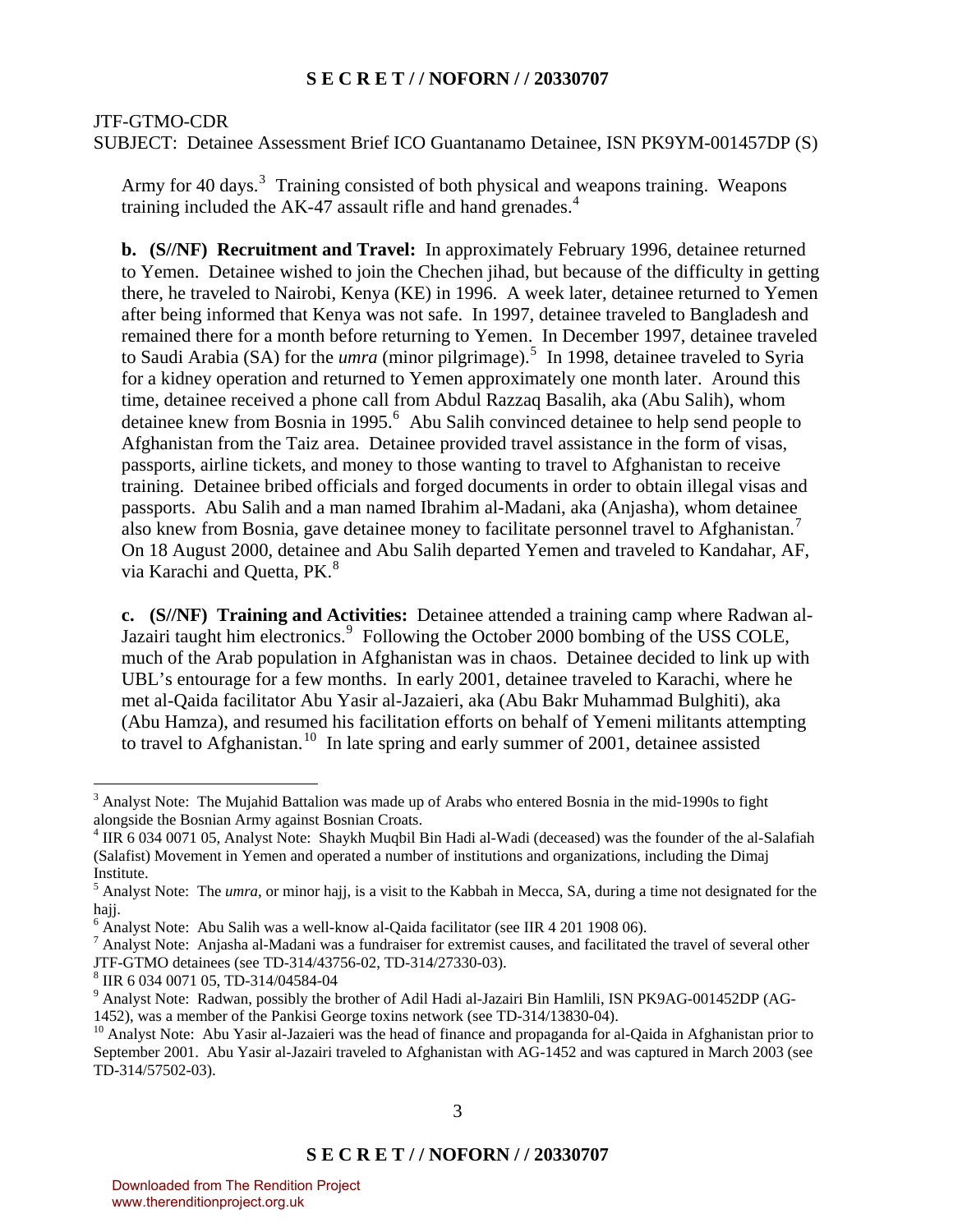### JTF-GTMO-CDR

SUBJECT: Detainee Assessment Brief ICO Guantanamo Detainee, ISN PK9YM-001457DP (S)

militants at a rate of five to fifteen travelers per week. In late summer 2001, detainee returned to Kandahar due to escalating Pakistani mistreatment of mujahideen, including frequent robbery and harassment. Detainee spent most of his time traveling between Kabul, Kandahar, Logar, and Tora Bora, AF. In late-2001, detainee left Tora Bora and met up with a Saudi named Abu al-Maali, who convinced detainee to travel to Pakistan to assist Arab mujahideen. Upon arriving in Karachi, detainee moved into the home of Abd al-Rahim Hussayn Muhammad al-Nashiri, aka (Mullah Bilal), ISN US9SA-010015DP (SA-10015). Detainee went by the alias Aziz and quickly became well-known. Detainee received and passed on over \$500,000 US in the course of his facilitation activities. Detainee estimated that he assisted approximately 100 fighters depart Pakistan prior to his capture.<sup>[11](#page-3-0)</sup>

#### **5. (U) Capture Information:**

**a.** (S//NF) Pakistan's Inter-Service Intelligence Directorate (ISID), working in conjunction with US officials, arrested detainee and sixteen others on 7 February 2002 during a raid on a suspected al-Qaida safe house in Karachi.<sup>[12](#page-3-1)</sup> Along with the capture of the safe house occupants, two life vests containing traces of explosives were confiscated.<sup>[13](#page-3-2)</sup>

**b. (S) Property Held:** None

### **c. (S) Transferred to JTF-GTMO:** 19 September 2004

# **d. (S//NF) Reasons for Transfer to JTF-GTMO:** To provide information on the following:

- Al-Qaida facilitators Abu Muath al-Jiddawi and Abu al-Maali
- Yemeni recruitment procedures
- Guesthouse operators Hutheifa and Abu Dhahak

<span id="page-3-0"></span><sup>11 001457</sup> SIR 01-OCT-2004, TD-314/04584-04

<span id="page-3-1"></span><sup>&</sup>lt;sup>12</sup> TD-314/41195-04, Analyst Note: Detainee was captured with a number of other JTF-GTMO detainees including Jalal Salam Awad Awad, ISN US9YM-000564DP (YM-564), Abd al-Hakim Abd al-Rahman Abd al-Aziz al-Musa, ISN US9SA-000565DP, (SA-565, transferred), Mansoor Muhammed Ali Qattaa, ISN US9SA-000566DP (SA-566), Adel Zamel Abd al-Mahsen al-Zamel, ISN US9KU-000568DP (KU-568, transferred), Zuhail Abdo Anam Said al-Sharabi, ISN US9YM-000569DP (YM-569), Sabri Muhammad Ibrahim al-Qurashi, ISN US9YM-000570DP (YM-570), Saad Madhi Saad Hawash al-Azmi, ISN US9KU-000571DP (KU-571, transferred), Salah Muhammad Salih al-Dhabi, ISN US9YM-000572DP (YM-572), Rustam Akhmyarov, ISN US9RS-000573DP (RS-573, transferred), Hamud Hassan Abdallah, ISN US9YM-000574DP (YM-574), Saad Bin Nasser Ibn Mukbil al-Azani, ISN US9YM-000575DP (YM-575), Zahar Omar Hamis Bin Hamdoun, ISN US9YM-000576DP (YM-576), Abd al-Aziz Abduh Abdallah Ali al-Suwaydi, ISN US9YM-000578DP (YM-578), Khirullah Said Wali Khairkhwa, ISN US9AF-000579DP (AF-579), Shed Abdur Rahman, ISN US9PK-000581DP (PK-581, transferred), and Richard Dean Belmar, ISN US9UK-000817DP (UK-817, transferred). See IIR 6 034 0862 04, and the SCI addendum for more information on those captured with detainee.

<span id="page-3-2"></span><sup>13</sup> TD-314-10982-02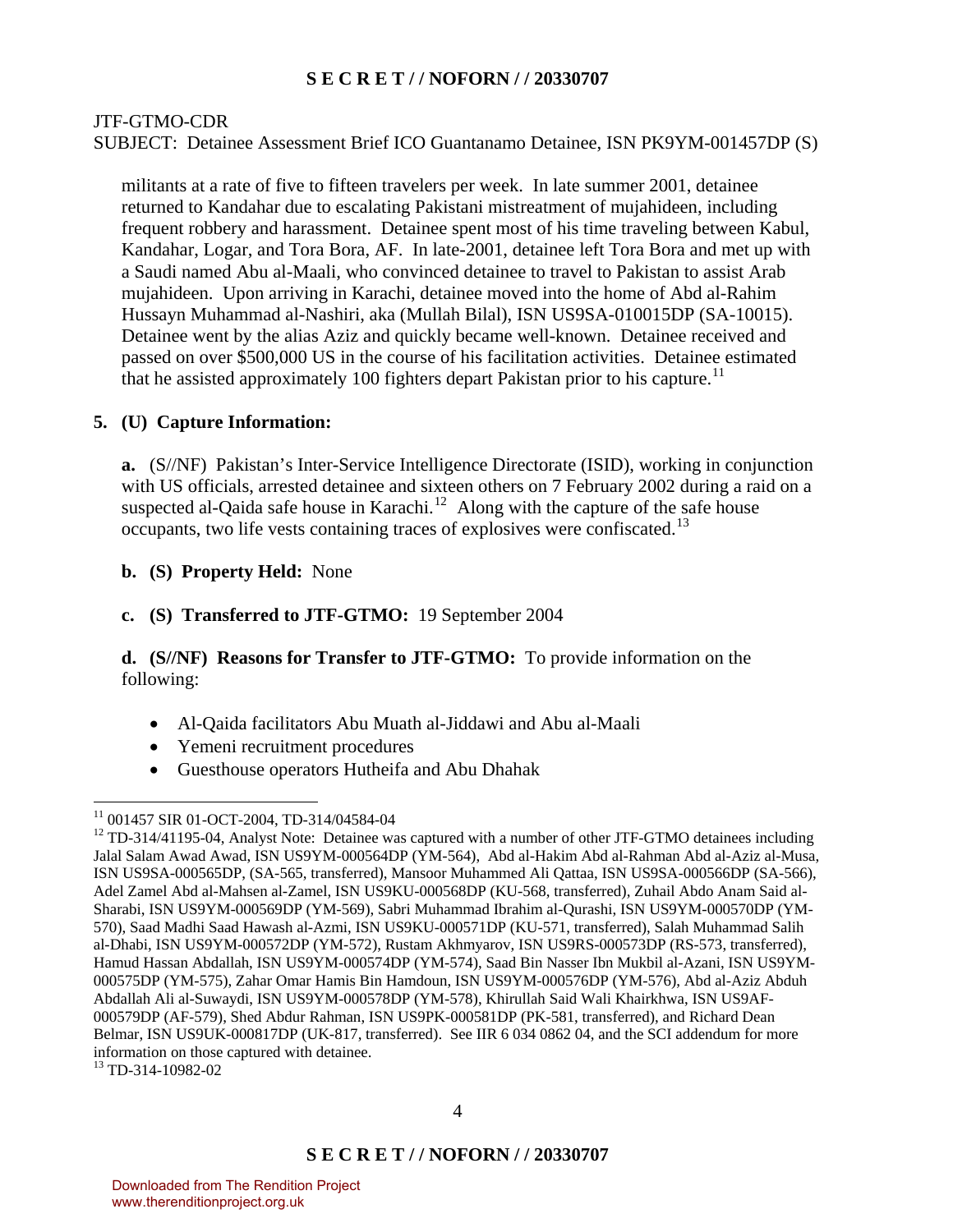JTF-GTMO-CDR

SUBJECT: Detainee Assessment Brief ICO Guantanamo Detainee, ISN PK9YM-001457DP (S)

- Haji Habbash Guesthouse, aka (al-Ansar Guesthouse), aka (Abu Khulud Guesthouse)
- UBL's security detail and bodyguards

**6. (S//NF) Evaluation of Detainee's Account:** Detainee has provided a fairly consistent and truthful account of his activities and associates. However, detainee continues to withhold some information from US debriefers and, since transfer to JTF-GTMO, has proven mostly uncooperative. Detainee potentially possesses information relevant to threats against the US and its allies.

# **7. (U) Detainee Threat:**

**a. (S) Assessment:** Detainee is assessed to be a **HIGH** risk, as he is likely to pose a threat to the US, its interests, and allies.

**b. (S//NF) Reasons for Continued Detention:** Detainee was a senior al-Qaida facilitator who personally recruited bodyguards for UBL and became UBL's confidant. Detainee swore *bayat* to UBL. Detainee had associations with multiple senior al-Qaida members and Islamic extremists including individuals involved in the 11 September 2001 attacks. Detainee was responsible for facilitating the movement of funds and personnel in support of al-Qaida's terrorist network. Detainee worked closely with other al-Qaida facilitators, trainers, and guesthouse managers. After the Taliban fell, detainee provided assistance to hundreds of foreign fighters seeking to flee from Afghanistan to Pakistan or to their home countries. Detainee traveled to Bosnia for jihad in the mid-1990s and spent one year fighting before returning to Yemen. Detainee was associated with several Yemenis involved in the October 2000 USS COLE bombing.

• (S//NF) Detainee was a senior al-Qaida facilitator who personally recruited bodyguards for UBL and became UBL's confidant. Detainee swore *bayat* to UBL.

o (S//NF) In 1999 detainee began sending young Yemeni recruits to Afghanistan to be UBL bodyguards.<sup>[14](#page-4-0)</sup>

 $\blacksquare$  (S/NF) After sending reputable individuals who went on to become very close to UBL, detainee always got back greetings and well-wishes from UBL via couriers. Finally, in August of 2000, while detainee was in Afghanistan, UBL came to meet him. UBL came with many bodyguards and detainee remembered them because, "I am the one that sent them to Afghanistan in the first place."<sup>[15](#page-4-1)</sup>

 $\bullet$  (S/NF) After his initial meeting, detainee spent all the time he could with UBL and on occasion detainee hiked the mountain trails of Afghanistan with

<span id="page-4-0"></span> $\overline{a}$ <sup>14</sup> >IIR 6 034 0211 07<br><sup>15</sup> >IIR 6 034 0211 07

<span id="page-4-1"></span>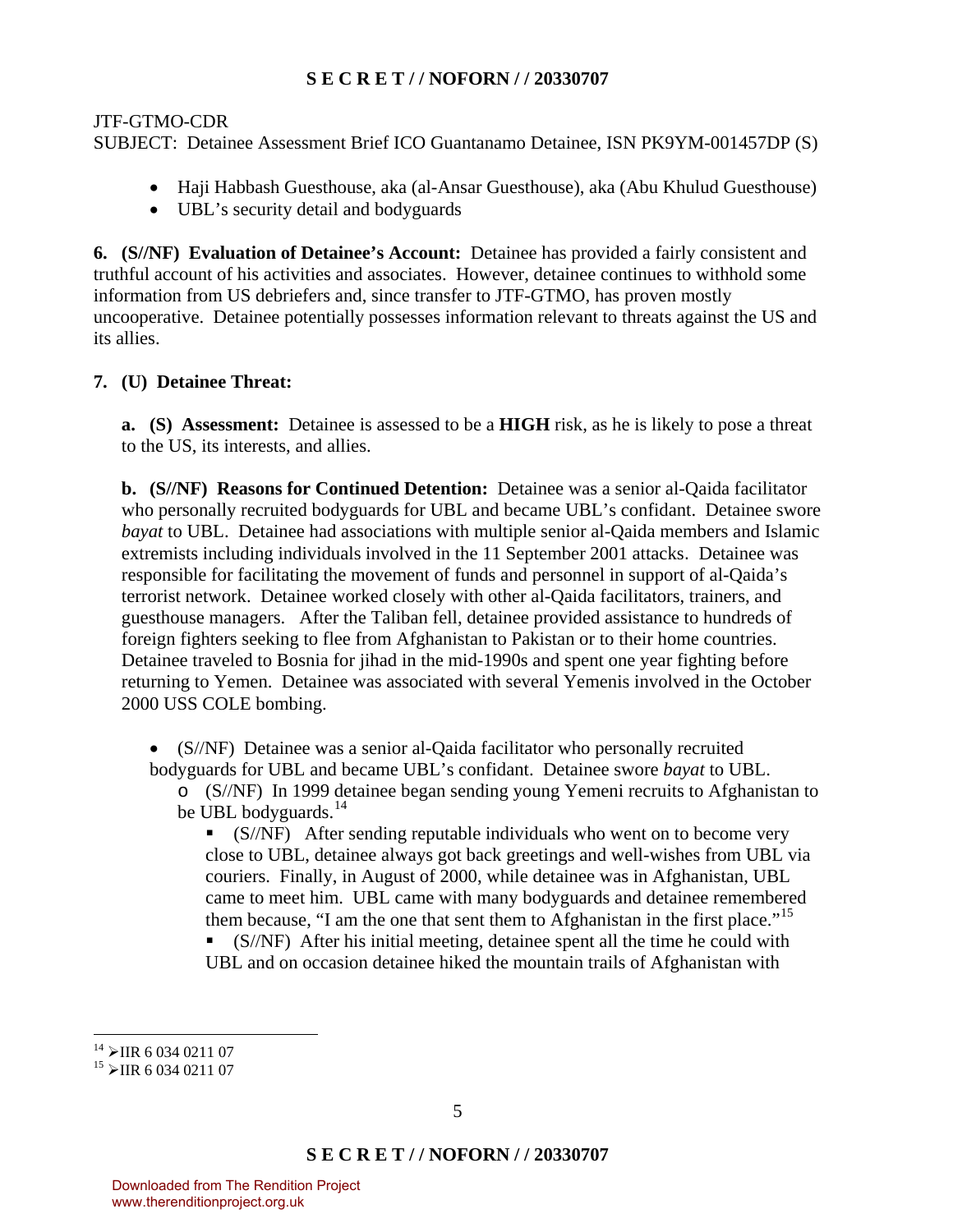JTF-GTMO-CDR

SUBJECT: Detainee Assessment Brief ICO Guantanamo Detainee, ISN PK9YM-001457DP (S)

UBL, who hiked them on a daily basis. Detainee stated that UBL had only one kidney but was in very good health.<sup>[16](#page-5-0)</sup>

 (S//NF) UBL shared with the detainee his reasoning behind al-Qaida plans and purposes for its bombing campaign against the US in the 1990s. <sup>[17](#page-5-1)</sup>

o (S//NF) Detainee was personally tasked by UBL with facilitation activities and as a liaison to a group of disgruntled Yemenis. Detainee attended and actively participated in weekly meetings conducted by UBL. Detainee stated he is a close follower of UBL and views UBL as a man of greatness.<sup>[18](#page-5-2)</sup>

o (S//NF) According to a detained senior al-Qaida member, detainee swore *bayat* to UBL $^{19}$  $^{19}$  $^{19}$ 

 (C//REL TO USA, GCTF) Detainee stated if he is released, he would likely rejoin UBL.<sup>[20](#page-5-4)</sup>

 (S//NF) Al-Qaida senior operations coordinator, Muhammad Ibrahim Makkawi, aka (Sayf al-Adl), attended the same meetings as UBL and detainee. Al-Adel was connected to the attacks on US forces in Somalia and the 1998 US embassy bombings. $^{21}$  $^{21}$  $^{21}$ 

 (S//NF) Detainee is personally acquainted with Abdullah Abd al-Qadir Tabarak Ahmed, ISN US9MO-000056DP (MO-056, transferred). Detainee met MO-056 when detainee first arrived in Kandahar. MO-056 was in charge of UBL's bodyguards. $^{22}$  $^{22}$  $^{22}$ 

• Detainee has ties to numerous high-level al-Qaida members and operational personnel, including individuals involved in the 11 September 2001 attacks.

o (S//NF) Muhammad Atef, the military chief of al-Qaida, selected detainee to participate in an attack on the American Embassy in Yemen.<sup>[23](#page-5-7)</sup>

o (S//NF) Detainee was acquainted with a planner and 11 of the suicide operatives involved in the 11 September 2001 attacks.

(S//NF) Detainee met Ramzi Bin al-Shibh, ISN US9YM-010013DP, (YM-

10013), a planner in the 11 September 2001 attacks on the United States, in Kabul after the attacks.<sup>[24](#page-5-8)</sup>

 (S//REL TO USA, AUS, CAN, GBR) Detainee photo-identified 11 of the hijackers involved in the 11 September 2001 attack. Detainee provided varying amounts of information on each individual. Detainee stated he was a good friend

<span id="page-5-1"></span>

<span id="page-5-0"></span><sup>&</sup>lt;sup>16</sup>  $\geq$ IIR 6 034 0242 07, IIR 6 034 0211 07<br><sup>17</sup>  $\geq$ IIR 6 034 0211 07<br><sup>18</sup> TD-314/47963-03, IIR 6 034 0088 05, 001457 SIR 21-FEB-2007

<span id="page-5-3"></span><span id="page-5-2"></span><sup>19</sup> TD-314/24274-04

<span id="page-5-4"></span><sup>20</sup> IIR 6 034 0150 06

<span id="page-5-5"></span><sup>&</sup>lt;sup>21</sup> IIR 6 034 0088 05

<span id="page-5-6"></span><sup>22</sup> IIR 6 034 0088 05

<span id="page-5-7"></span> $^{23}$   $\triangleright$ TD-314/01604-02<br><sup>24</sup> IIR 6 034 0088 05

<span id="page-5-8"></span>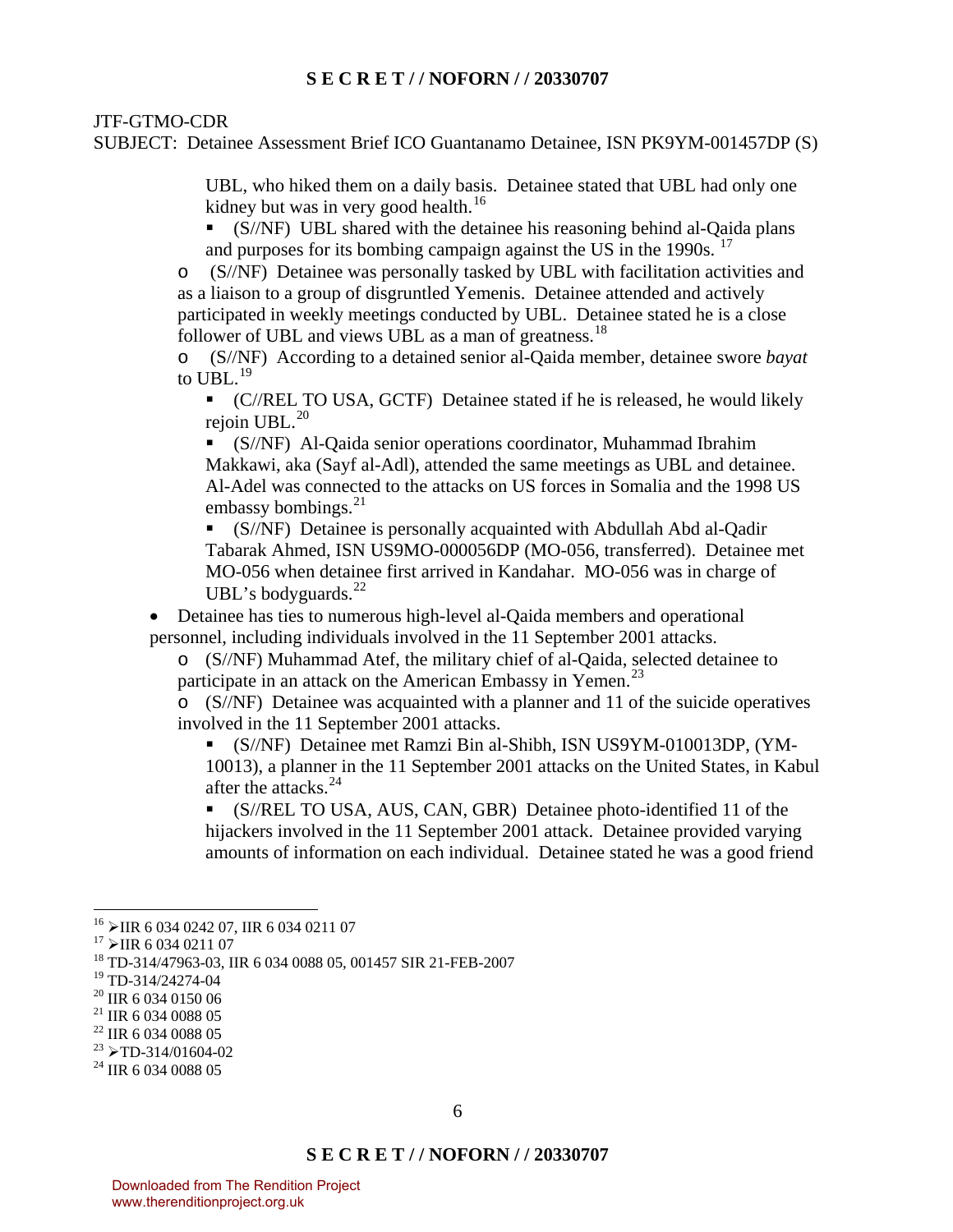#### JTF-GTMO-CDR

SUBJECT: Detainee Assessment Brief ICO Guantanamo Detainee, ISN PK9YM-001457DP (S)

of one of the hijackers, and saw three others daily at UBL's media center near Kandahar.[25](#page-6-0)

♦ (S//NF) Detainee reported in early-2001, UBL and Abu Hafs al-Masri chose eight members of al-Qaida from the al-Ghamid group to carry out a special terrorist operation. In early February 2001, five of the eight members traveled to Karachi, where they stayed with Khalid Shaykh Muhammad, ISN US9KU-010024DP (KU-10024). In March 2001, detainee saw three of the hijackers (Mutaz al-Ghamidi, Julyabi al-Ghamidi, and al-Jarah al-Ghamidi) with UBL. In mid-April 2001, the three hijackers disappeared in Afghanistan, but later resurfaced at the guesthouse in Karachi with KU-10024. Detainee stated the three hijackers were given specific training on the use of the Internet and computers.<sup>[26](#page-6-1)</sup>

• S//NF) Detainee was a facilitator and financier for al-Qaida and its recruits.  $\circ$  (S//NF) Detainee provided support and funding to KU-10024.<sup>[27](#page-6-2)</sup> Detainee stated YM-10013 and KU-10024 visited detainee's house in Karachi in January 2002 to discuss travel and finance issues associated with supporting militants who had fled Afghanistan after the Coalition bombing campaign started.<sup>[28](#page-6-3)</sup>

o (S//NF) KU-10024 reported detainee was one of the primary facilitators in Pakistan. KU-10024 identified Muhammad Abd al-Rahman Sad al-Man al-Qatani, aka (Abu al-Maali) as another primary facilitator.<sup>[29](#page-6-4)</sup>

o (C//REL TO USA, GCTF) According to Ayman Saeed Abdullah Batarfi, ISN US9YM-000627DP (YM-627), detainee was one of two main al-Qaida facilitators in Pakistan, the other being Omar al-Hadrami. Al-Hadrami was in charge of operations in Lahore, while detainee ran operations in Karachi. (Analyst Note: Al-Hadrami was in charge of facilitation operations in Lahore, PK. Al-Hadrami also had knowledge of the individuals suspected of being responsible for the 2001 anthrax attacks in the United States, and al-Hadrami provided information about the attacks to detainee.<sup>[30](#page-6-5)</sup>) o (S//NF) YM-627 reported Abu Maali was responsible for providing \$170,000 US from al-Qaida leadership to detainee. Abu Maali operated as a collection point for funds that were sent to UBL.<sup>[31](#page-6-6)</sup>

o (S//NF) Detainee received money from Saudi Arabia and frequently wrote to two wealthy Saudis, Zakaria and Abd al-Samad, appealing for funds to assist fleeing mujahideen and their families. These men provided large sums of money on about 20

<span id="page-6-0"></span><sup>&</sup>lt;sup>25</sup> IIR 4 201 2145 06

<span id="page-6-1"></span><sup>26</sup> TD-314/31694-02, TD-314/39587-02

<span id="page-6-2"></span><sup>27</sup> TD-314/39697-04, TD-314/16750-03

<span id="page-6-3"></span><sup>&</sup>lt;sup>28</sup> IIR 6 034 0088 05

<span id="page-6-4"></span><sup>29</sup> TD-314/39697-04

<span id="page-6-5"></span><sup>&</sup>lt;sup>30</sup> IIR 6 034 0040 07

<span id="page-6-6"></span> $31$   $\geq$  000627 SIR 10-JUN-2008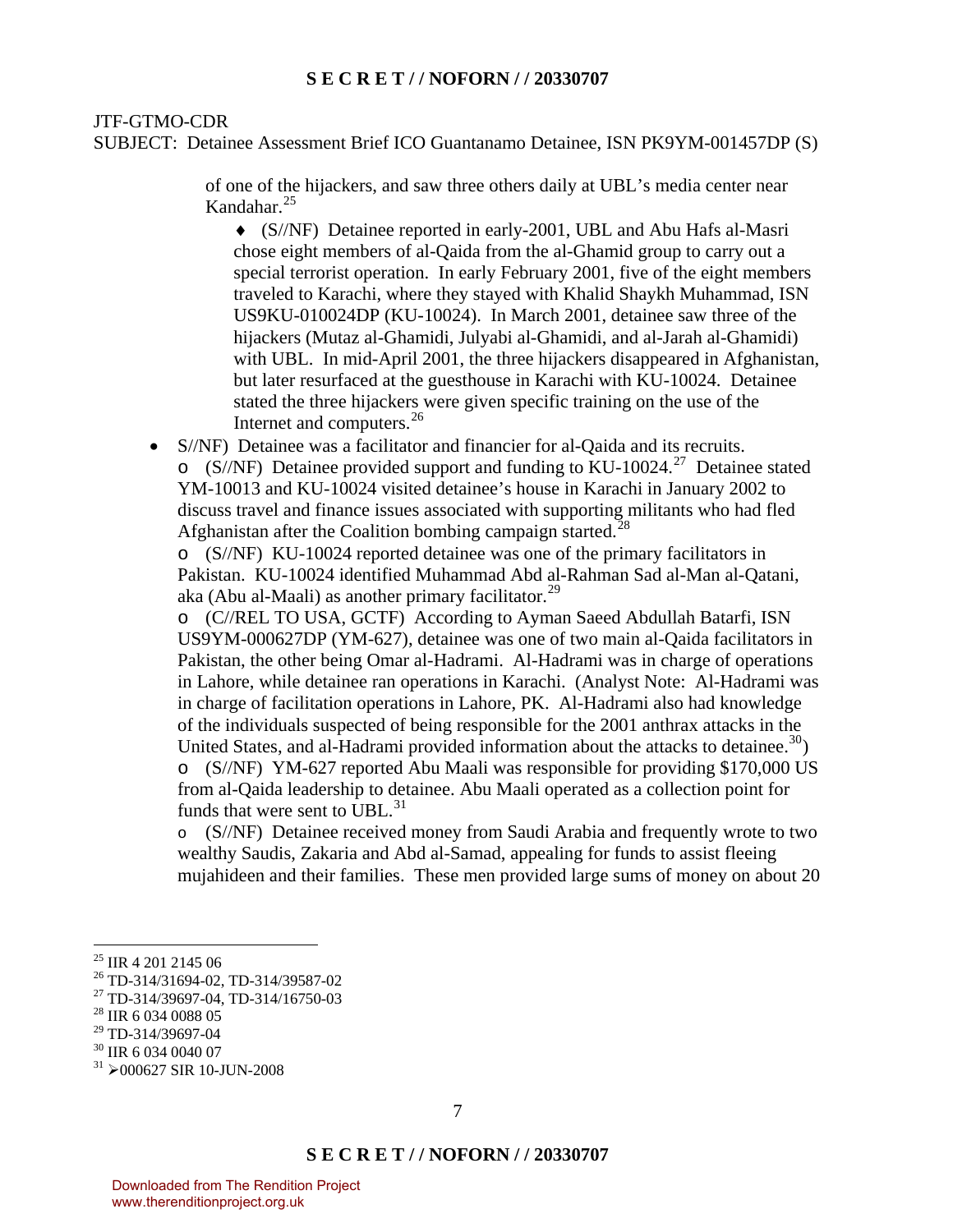#### JTF-GTMO-CDR

SUBJECT: Detainee Assessment Brief ICO Guantanamo Detainee, ISN PK9YM-001457DP (S)

occasions between November 2001 and January 2002, totaling more than \$1,000,000  $US.<sup>32</sup>$  $US.<sup>32</sup>$  $US.<sup>32</sup>$ 

 (S//NF) Detainee separately estimated that he received and transferred \$500,000 US in late 2001, including one payment from Saudi Arabia of \$100,000 US. Detainee stated he sent some of the money to Abu al-Maali in Afghanistan via Afghan runners. After two shipments of cash, Abu al-Maali asked detainee to stop sending cash as it could not effectively be put to use in Afghanistan.<sup>[33](#page-7-1)</sup>

o (S//NF) Detainee facilitated supplies sent to him by Ahmad Ibrahim Abu Hasana, aka (Abu Muaz al Jiddawi), for al-Qaida members in Afghanistan. These supplies included money, food, and passports.<sup>[34](#page-7-2)</sup> According to YM-10014, al-Jiddawi provided logistics support to detainee. Detainee also reportedly sent money to al-Jiddawi after the 11 September 2001 attacks for al-Jiddawi to forward on to an al-Qaida operative in Mogadishu, Somalia.[35](#page-7-3) (Analyst Note: Al-Jiddawi facilitated the travel to Afghanistan of several JTF-GTMO detainees, and he was known as the primary al-Qaida facilitator to be contacted in Saudi Arabia to get to Afghanistan.<sup>[36](#page-7-4)</sup>)

 (S//NF) Detainee stated he contacted Muhammad Sulayman Barre, ISN US9SO-000567DP (SO-567), in Karachi to transfer \$20,000 US to Egyptian Abd al-Karim Ahmad Ali, an al-Qaida operative who lived in Somalia. The money may have been used for the 2002 attacks on Israeli targets in Mombasa, KE.<sup>[37](#page-7-5)</sup>

 (S//NF) According to Yasin Muhammad Salih Mazeeb Basardah, ISN US9YM-000252DP (YM-252), he first saw detainee in Quetta in 2001, along with Saudi facilitators Salem Sharif and Anas al-Mecci. Detainee controlled all transportation from Yemen to Afghanistan. When fighters wanted to go to Afghanistan, they gave detainee their passports, and he would use them to generate the necessary paperwork for their travel. He also supplied them with travel money.<sup>[38](#page-7-6)</sup> YM-252 stated detainee also smuggled electronic equipment and money using couriers out of Saudi Arabia and the United Arab Emirates.<sup>[39](#page-7-7)</sup> (Analyst Note: Anas al-Mecci supported al-Jiddawi's recruitment efforts in Saudi Arabia.)

• (S//NF) Detainee facilitated the travel to and from Afghanistan and Pakistan for numerous mujahideen fighters, including at least 18 JTF-GTMO detainees.<sup>[40](#page-7-8)</sup> (S//NF) In

 $\overline{a}$ 

<span id="page-7-8"></span>40 IIR 2 340 6680 02, IIR 6 034 0863 02, IIR 6 034 1325 03, IIR 6 034 1515 03, IIR 6 034 0059 05, IIR 6 034 0088 05, TD-314/38078-02, TD-314/38067 03, TD-314/48408-03, 001457 SIR 01-OCT-2004

<span id="page-7-0"></span><sup>32</sup> TD-314/13133-04, TD-314/10140-04

<span id="page-7-1"></span><sup>33</sup> TD-314/04584-04

<span id="page-7-2"></span><sup>34</sup> TD-314/38966-02

<span id="page-7-3"></span><sup>35</sup> TD-314/02585-03

<span id="page-7-4"></span><sup>&</sup>lt;sup>36</sup> Analyst Note: These include Ali Muhammad Nasir Muhammad Said, ISN US9SA-000172DP (YM-172) (see IIR 6 034 0136 05), and Haji Hajjaj Awwad al-Hajjaji al-Silmi, ISN US9SA-000245DP (SA-245, transferred) (see IIR 6 034 0154 02).

<span id="page-7-5"></span><sup>37 000567</sup> SIR 28-JUL-2004, TD-314/02585-03

<span id="page-7-6"></span><sup>38 000252</sup> SIR 19-JUN-2007

<span id="page-7-7"></span><sup>39 000252</sup> SIR 12-JUN-2007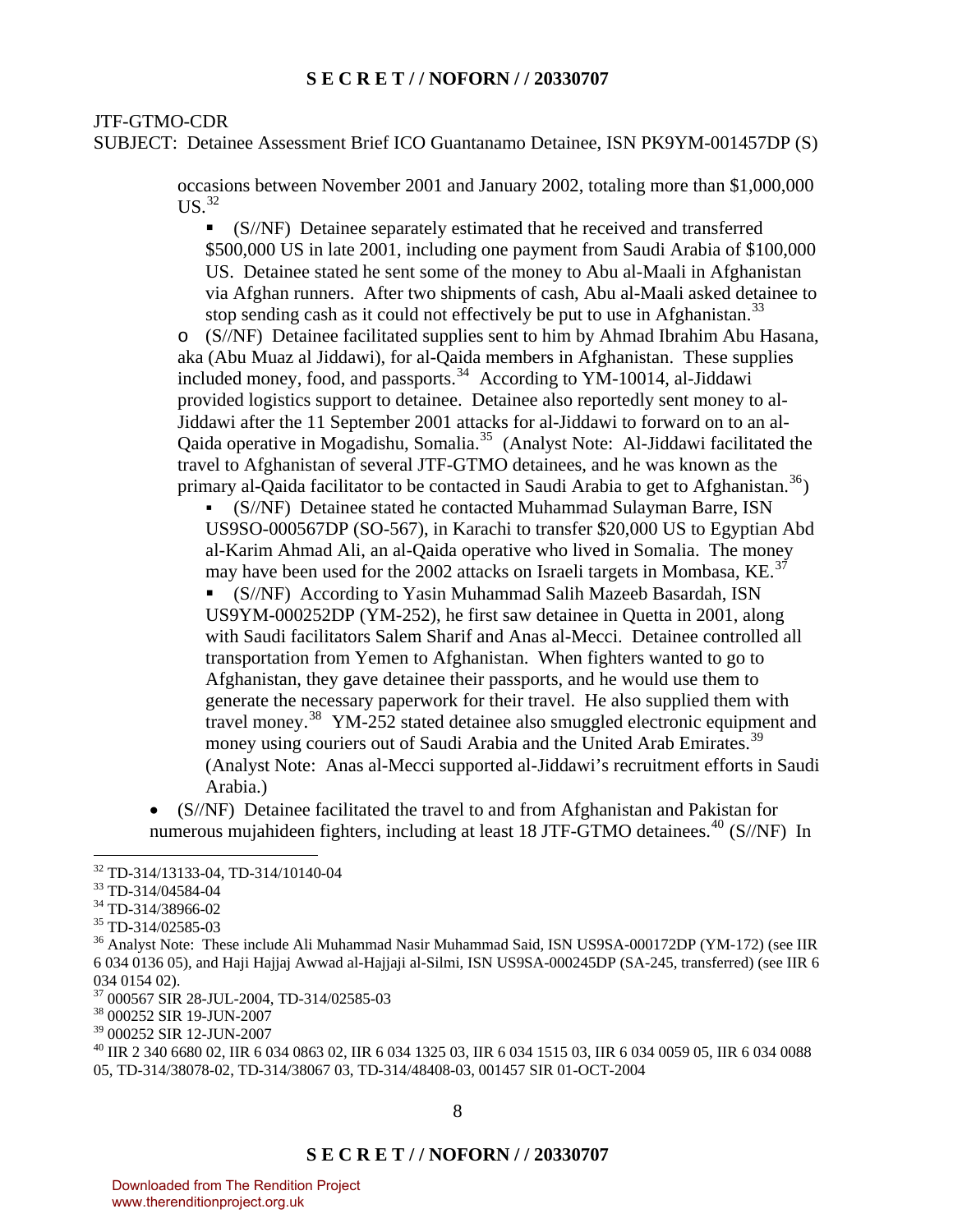# JTF-GTMO-CDR

SUBJECT: Detainee Assessment Brief ICO Guantanamo Detainee, ISN PK9YM-001457DP (S)

connection with his facilitation activities, detainee became acquainted with and worked closely with other al-Qaida facilitators, trainers, and guesthouse managers.

o (S//NF) Detainee is a close associate of Hamza al-Qaiti, a well-known veteran extremist who later operated a network of al-Qaida guesthouses in Afghanistan.<sup>[41](#page-8-0)</sup>

o (S//NF) Detainee personally worked with Hassan Ghul, a well-known al-Qaida operative known for providing false passports, IDs, and transportation from Pakistan to Afghanistan. $42$ 

o (S//NF) Detainee is a long time associate of Zubayr al-Haili, aka (Badr Abd al-Karim al-Sudayri). Al-Haili operated al-Qaida training camps in Afghanistan and was a leading facilitator who assisted fighters entering and exiting Afghanistan. Before their association in Afghanistan, Zubayr al-Haili and detainee fought in Bosnia together. $43$ 

o (S//NF) Detainee attended Shaykh Muqbil Bin Hadi al-Wadi's (deceased) Dimaj Institute prior to participating in militant operations in Bosnia. Al-Wadi was one of the most influential Yemeni Islamic leaders who preached in support of and financed militant attacks.<sup>[44](#page-8-3)</sup>

o (S//NF) Detainee knows Adnan el-Shukrijummah, aka (Jaffar al-Tayyar), a suspected al-Qaida operative. Detainee stated he initially met Shukrijummah in Bosnia in 1995, and then saw him in Saudi Arabia in 1997 during a pilgrimage. Detainee later met Shukrijummah in Pakistan or Afghanistan between August 2001 and January 2002. The FBI suspects that Adnan el-Shukrijummah was trained to operate as a terrorist organizer and field commander on the same level as the 11 September 2001 terrorist Muhammad Atta.<sup>[45](#page-8-4)</sup>

o (

• (S//NF) Detainee was associated with several Yemenis involved in the October 2000 USS COLE bombing.

o (S//NF) YM-252 stated detainee had prior knowledge of USS COLE bombing.<sup>[46](#page-8-5)</sup> o (S//NF) Detainee stated he had fought in Bosnia with and later kept in contact with convicted USS COLE bombing participant Jamal Muhammad Ahmad Ali al-Badawi.[47](#page-8-6)

o (S//NF) Walid Muhammad Salih Bin Attash, ISN US9YM-010014DP (YM-10014), identified detainee as an al-Qaida facilitator. Detainee facilitated the travel from Yemen to Afghanistan of YM-10014's brother, Hassan Muhammed Ali Bin Attash, ISN PK9SA-001456DP (SA-1456).

<span id="page-8-0"></span><sup>41</sup> IIR 6 034 0059 05

<span id="page-8-1"></span><sup>42</sup> TD-314/42213-02

<span id="page-8-2"></span><sup>43</sup> IIR 6 034 0059 05

<span id="page-8-3"></span><sup>44</sup> IIR 6 034 0071 05

<span id="page-8-4"></span><sup>45</sup> TD-314/17874-03, IIR 6 105 0013 04

<span id="page-8-5"></span> $46$   $\geq$  000252 SIR 14-JUN-2008<br> $47$  IIR 6 034 0097 05

<span id="page-8-6"></span>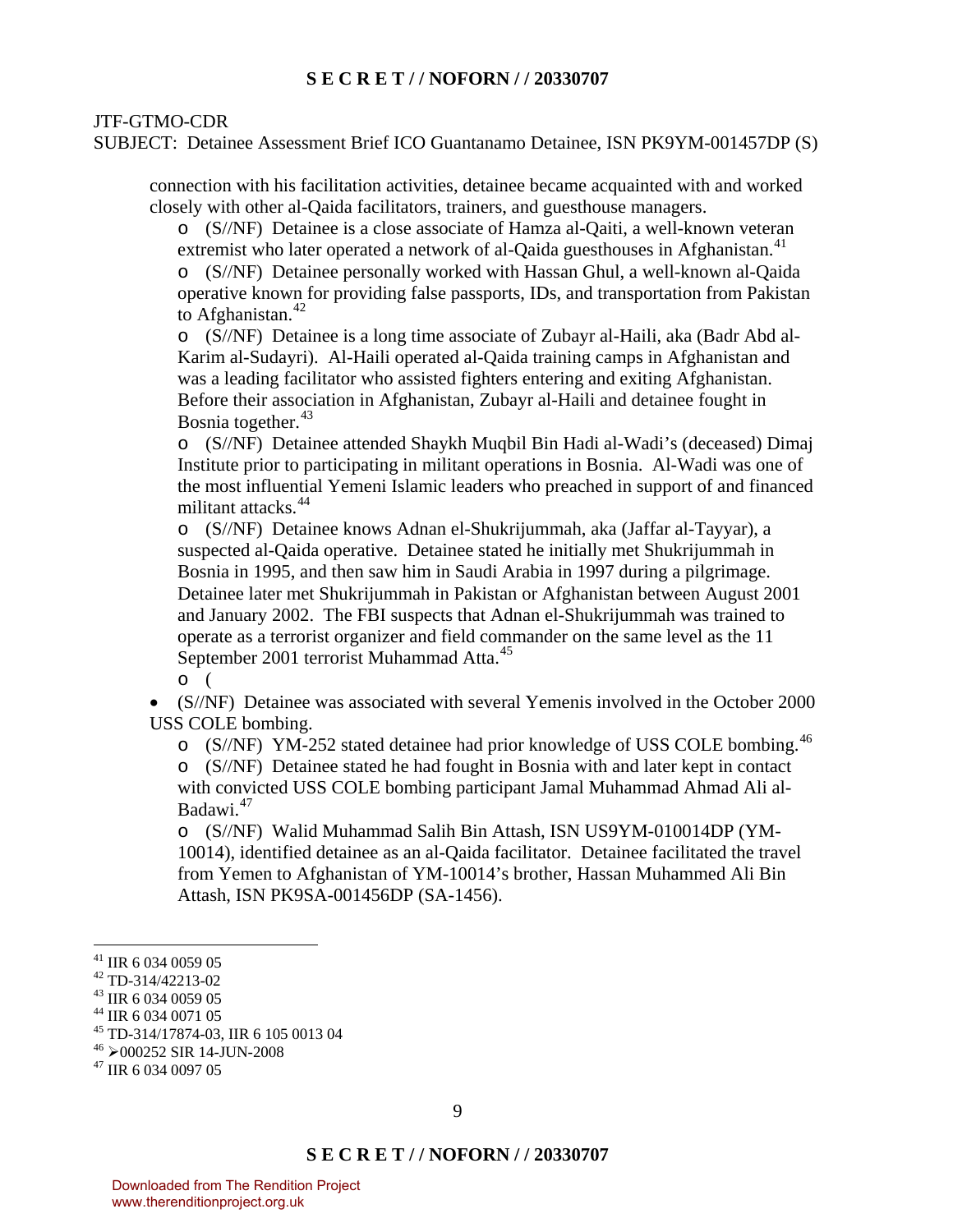JTF-GTMO-CDR

SUBJECT: Detainee Assessment Brief ICO Guantanamo Detainee, ISN PK9YM-001457DP (S)

 (S//NF) YM-10014 is associated with two of the 11 September 2001 hijackers and was the USS COLE mastermind.<sup>[48](#page-9-0)</sup>)

o (S//NF) Upon arriving in Karachi, detainee moved into SA-10015's home.<sup>[49](#page-9-1)</sup> (Analyst Note: SA-10015 is a senior al-Qaida lieutenant and a key individual behind the USS COLE attack.)

**c. (S//NF) Detainee's Conduct:** Detainee is assessed as a **MEDIUM** threat from a detention perspective. His overall behavior has been mostly compliant and rarely hostile to the guard force and staff. Detainee currently has 74 Reports of Disciplinary Infraction listed in DIMS with the most recent occurring on 2 May 2008, when he was found in possession of contraband. He has 17 Reports of Disciplinary Infraction for assault with the most recent occurring on 5 March 2007, when he struck a guard with a water bottle. Other incidents for which he has been disciplined include inciting and participating in mass disturbances, failure to follow guard instructions and camp rules, inappropriate use of bodily fluids, unauthorized communications, damage to government property, provoking words and gestures, and possession of food and non-weapon type contraband. On 31 January 2006, detainee was found in possession of dangerous contraband in the form of a razor. In 2007, he had a total of 15 Reports of Disciplinary Infraction and three so far in 2008.

# **8. (U) Detainee Intelligence Value Assessment:**

**a. (S) Assessment:** Detainee is assessed to be of **HIGH** intelligence value. Detainee's most recent interrogation session occurred on 15 January 2008.

**b. (S//NF) Placement and Access:** Detainee's placement and access puts him in a unique position to provide background information on numerous mid to high-level al-Qaida members. Detainee facilitated the travel of numerous fighters between Afghanistan, Pakistan and Yemen, and assisted Saudi Arabia-based facilitators. Detainee spent over two years in Afghanistan. Detainee has been involved with violent militant operations since 1995. Detainee has knowledge about the 11 September 2001 terrorists.

**c. (S//NF) Intelligence Assessment:** Due to detainee's long term association with militants and extremists, and extensive connections as a facilitator of personnel and financing, he has extensive knowledge of the operations and key figures of the al-Qaida network.

# **d. (S//NF) Areas of Potential Exploitation:**

- Details on the 11 September 2001 hijackers
- Dimaj Institute

 $\overline{a}$ 48 TD-314/44345-03, IIR 2 340 6330 02, TD-314-00881-04

<span id="page-9-1"></span><span id="page-9-0"></span><sup>49</sup> TD-314/04584-04